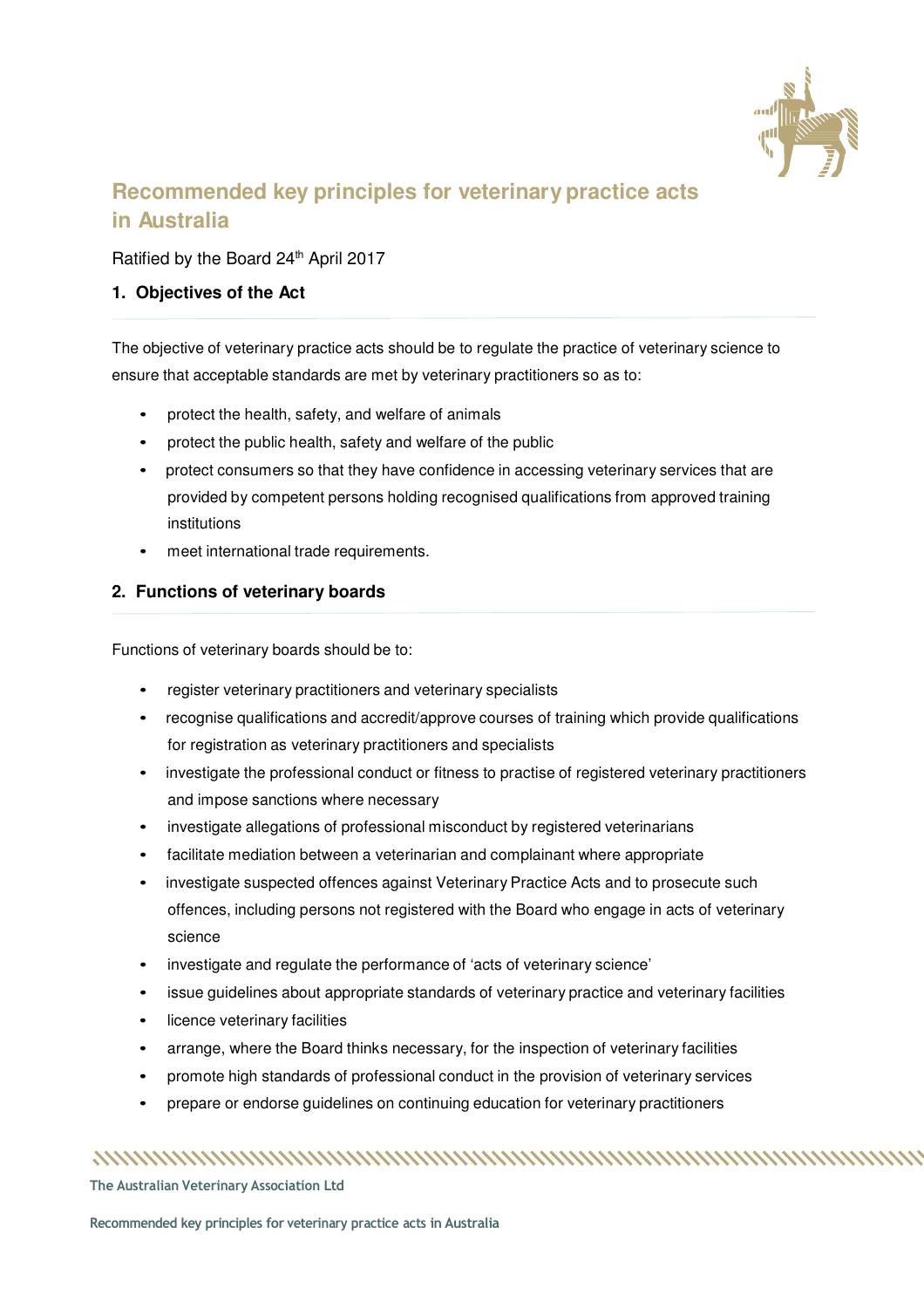

- prepare or endorse codes of conduct and professional standards for veterinary practitioners
- provide advice to the responsible Minister and government department with respect to any matters in connection with the administration of veterinary practice Acts and in relation to veterinary services and any other information reasonably required by the Minister.

### **3. National recognition of veterinary registration**

The ideal solution would be a single national Act governing veterinarians in Australia.

However, it is acknowledged that this would be difficult to accomplish in the short to medium term and that the first step should be the completion of mutual national recognition of veterinary registration across all states and territories. This should be followed by harmonisation of the key components of the relevant legislations as outlined in these recommendations.

All states and territories should adopt changes to their legislation to allow national recognition of veterinary registration as soon as possible. This includes the implementation of the following recommendations based on the regulatory impact statement released by the Department of Agriculture, Fisheries and Forestry in 2007:

- there should be a provision in the relevant Act that regulates the conduct of veterinary surgeons/practitioners, to the effect that a person shall be deemed to be registered under that Act in that state or territory if that person is registered as a veterinary surgeon/practitioner under an equivalent Act in another state or territory
- this provision shall only apply in the case of persons holding general and/or specialist registration
- this deemed registration shall be subject to the same conditions, restrictions, or limitations (if any) that apply to the (primary) registration in the first state or territory
- this registration shall be deemed to be suspended or cancelled if it is suspended or cancelled in the first state or territory
- all legal rights and obligations applying normally to registered veterinary practitioners under the relevant Act in the state or territory shall apply equally to persons deemed to be registered in accordance with the first point above
- a person must apply for primary registration in the state or territory of their primary place of residence. If a registered veterinary practitioner moves his/her primary place of residence to another state or territory they shall advise the Board in that new state or territory within three months of such a move or at the time of annual re-registration.

**The Australian Veterinary Association Ltd**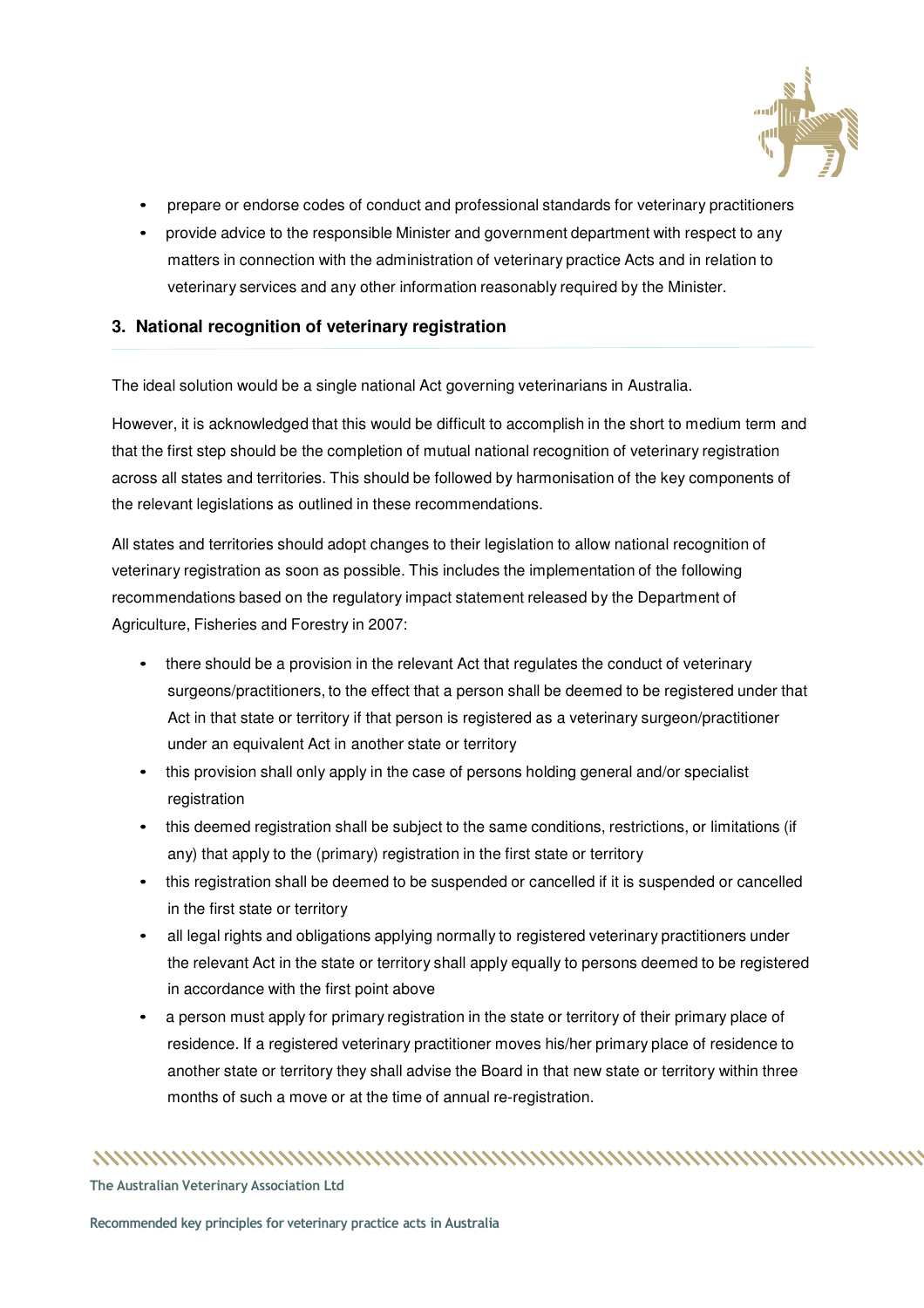

### **4. Board composition, establishment and term**

It is recommended that:

- veterinary board members should be in the majority veterinarians
- boards should have some non-veterinary consumer member(s)
- the legislation should not require the Chair of the board to be a lawyer
- the legislation should not require there to be a lawyer on the board but may state that a member of the board being a lawyer may be an advantage
- some basic legal and governance training should be provided to new board members e.g. levels of evidence
- the appointment of board members should be staggered to avoid a board with limited experience
- board member selection should take into consideration the mix of expertise, geographical/practice type and gender balance needed and be based on advice from the AVA, universities (where relevant), current board members and consumers.

### **5. Staff**

Legislation should allow for veterinary boards to employ and manage a registrar and other staff as needed for the proper performance of the board's functions.

### **6. Committees**

The board should be able to establish committees to which it can delegate certain of its functions.

- This should include the ability to establish a committee to investigate complaints into professional conduct.
- The board must not be able to delegate the determination of a complaint.
- The board should be able to appoint persons with expertise outside the board to advisory committees.
- All committees should include at least one member of the board.
- The presiding member of any committee should be a board member.

### 

**The Australian Veterinary Association Ltd**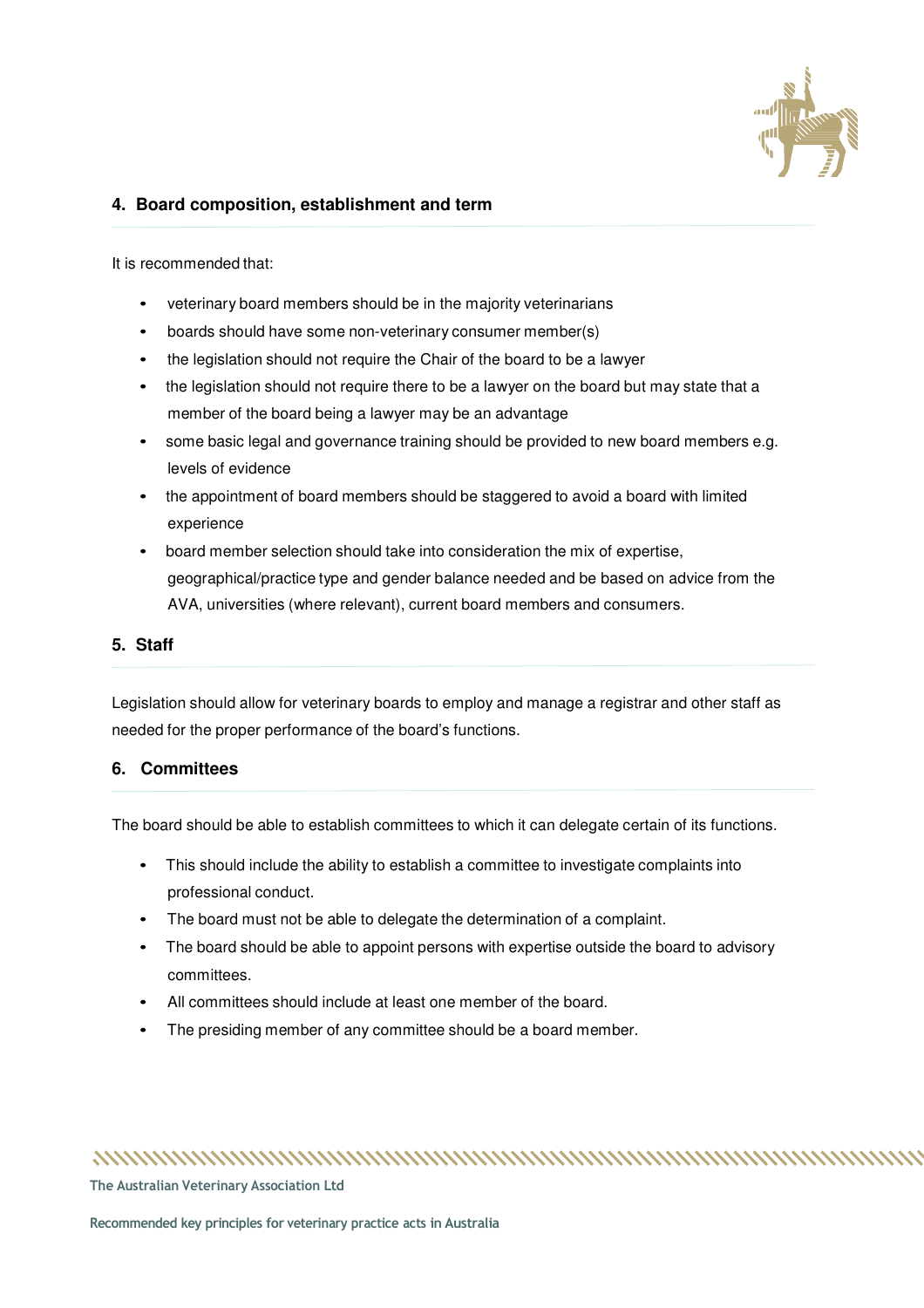

### **7. Registration of veterinary practitioners**

- Veterinary boards should keep the following registers:
	- o a general register of veterinarians
	- o a specialist register
	- o a register of persons who have been removed from the general or specialist register and have not been reinstated.
- Acts of veterinary science may only be performed by those registered on the general or specialist registers.
- Only those registered as a specialist can purport to be a specialist.
- A person cannot be on the specialist register unless the person is also on the general register.
- The general and specialist registers must include for each veterinarian:
	- o the person's full name
	- o date of birth
	- o their business address
	- o a contact phone number
	- o a contact email address
	- o the qualifications for registration that are held by the person
	- $\circ$  in the case of a specialist, under what specialty the person is registered
	- o particulars of any limitation or conditions that affects or restricts the person's right to perform acts of veterinary science.
- The register of persons who have been removed from the general or specialist register must include:
	- o the reason for removal of the person
	- o the date of the removal
	- $\circ$  whether removal was due to disqualification or suspension, and the duration of the suspension.
- The registers (excluding email and phone numbers) must be kept available for inspection during working hours at the office of the board and may be made available to the public by electronic means.
- Boards should be able to supply the Australian Veterinary Association with the general register excluding phone numbers and email addresses each year to allow better workforce needs analysis.
- A veterinarian must, within 3 months after changing his or her name, business address, phone number or email, inform the board in writing of the change.

**The Australian Veterinary Association Ltd**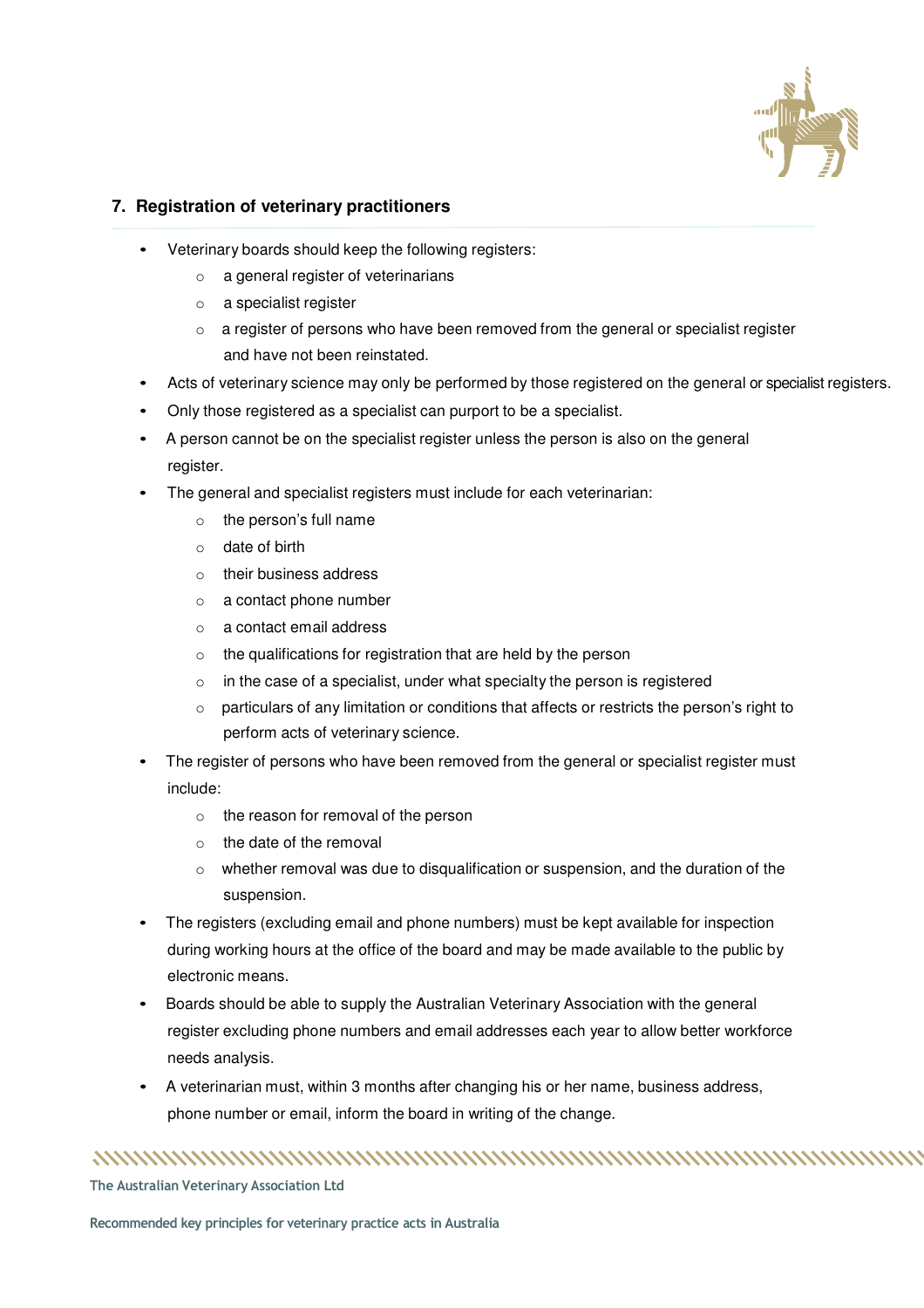

### **Eligibility for registration to the general or specialist register**

The person must satisfy the board that she or he:

- has qualifications in a course approved by the Australian Veterinary Board Council (AVBC)
- is medically fit to provide veterinary treatment
- is covered by professional indemnity insurance appropriate to the work they undertake
- is a fit and proper person to be registered.

The board may impose one or more of the following conditions of registration on a person:

- restriction to the time and place at which the person can do acts of veterinary science
- limits to the kind of acts of veterinary science that may be provided
- conditions requiring supervision
- limited access to scheduled drugs.

Limited registration for those without the required qualifications may be available to allow a person to undertake research, teaching or study.

### **8. Specialists**

All veterinary boards should keep a register of veterinary specialists.

- Only those registered as a veterinary specialist can purport to be a veterinary specialist.
- A person cannot be on the specialist register unless the person is also on the general register.
- All specialists should be assessed by the Advisory Committee on Registration of Veterinary Specialists (ACRVS), a committee of the AVBC. The ACRVS should make a recommendation to the board for their consideration as to whether registration should be approved.

The list of prescribed specialties should be harmonised across all states and territories as determined by the AVBC with advice from the ACRVS.

### **9. Unregistered practice**

All boards need the ability to place appropriate penalties on any person who performs a restricted act of veterinary science while not appropriately trained, qualified or registered, or purports to be registered when not.

### 

**The Australian Veterinary Association Ltd**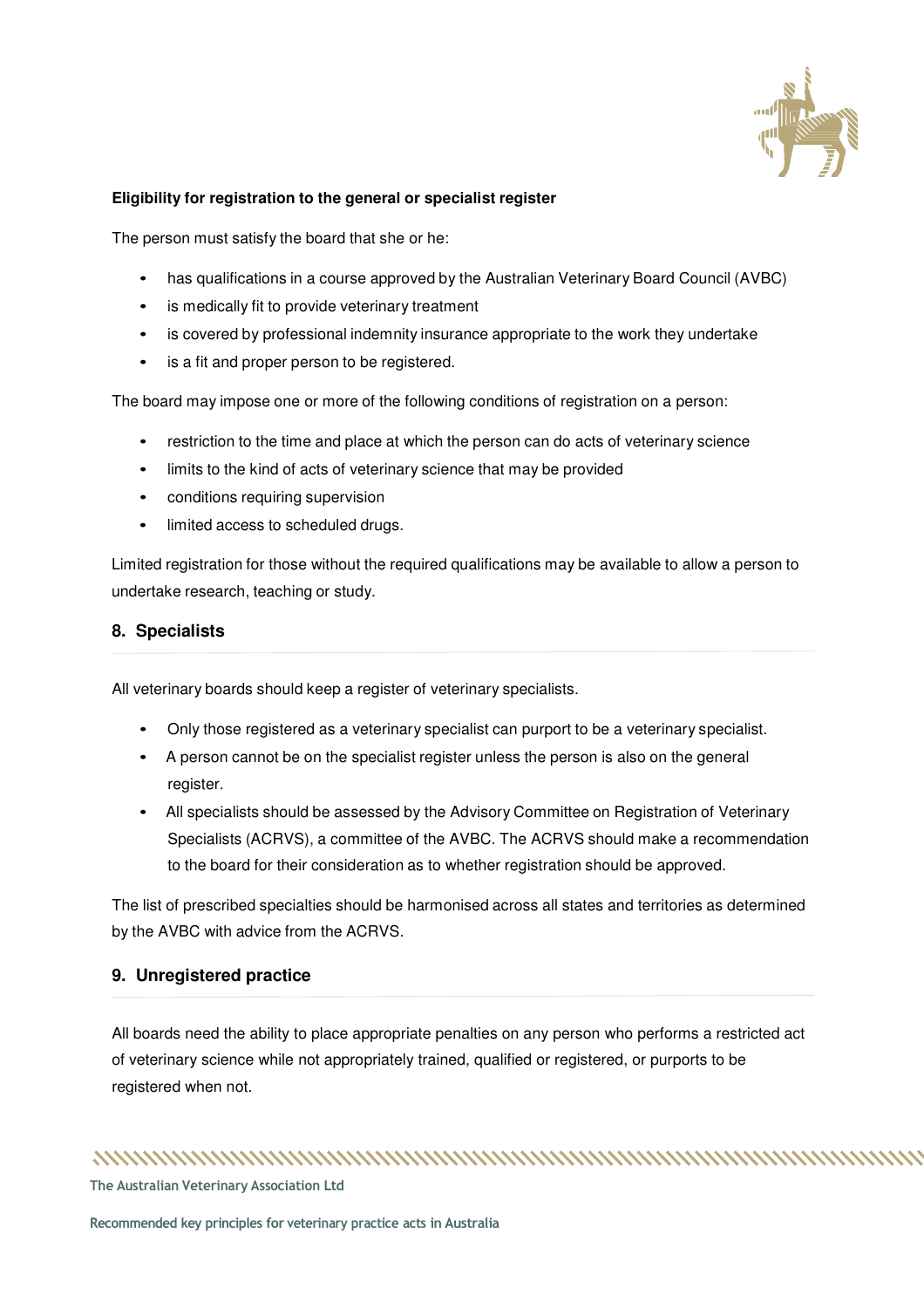

### **10. Students**

A person who is a student enrolled in an accredited veterinary degree should be able to perform a restricted act of veterinary science which would reasonably be expected to be performed by a new graduate when doing so as part of the requirements of the course under the direct and immediate supervision of a registered veterinary practitioner.

### **11. Use of name or pretending to be registered**

A person must not represent them self to be a veterinary practitioner or allow them self to be represented to be a veterinary practitioner unless they are a registered veterinary practitioner.

Without limiting the ways in which person can be considered to be represented to be a veterinary practitioner, a representation using any of the following titles, names or descriptions constitutes such a representation:

- veterinary surgeon
- veterinarian
- vet
- animal doctor
- animal dentist
- veterinary dentist.

To give consumers clarity and protection, the word "veterinary" should be removed from university and TAFE courses that do not lead to a registrable veterinary degree.

Consideration could be given to encouraging the use of a specific Registered Veterinarian postnominal to distinguish those veterinarians who are currently registered from those with a veterinary degree who are not registered (e.g. as is the case in UK).

### **12. Restricted acts of veterinary science**

In order to protect the health, safety, and welfare of animals, the performing of acts of veterinary science must be restricted to registered veterinary practitioners.

Veterinary practice acts within Australia must define and legislate acts of veterinary science consistently across jurisdictions, to protect animals and the community.

**The Australian Veterinary Association Ltd**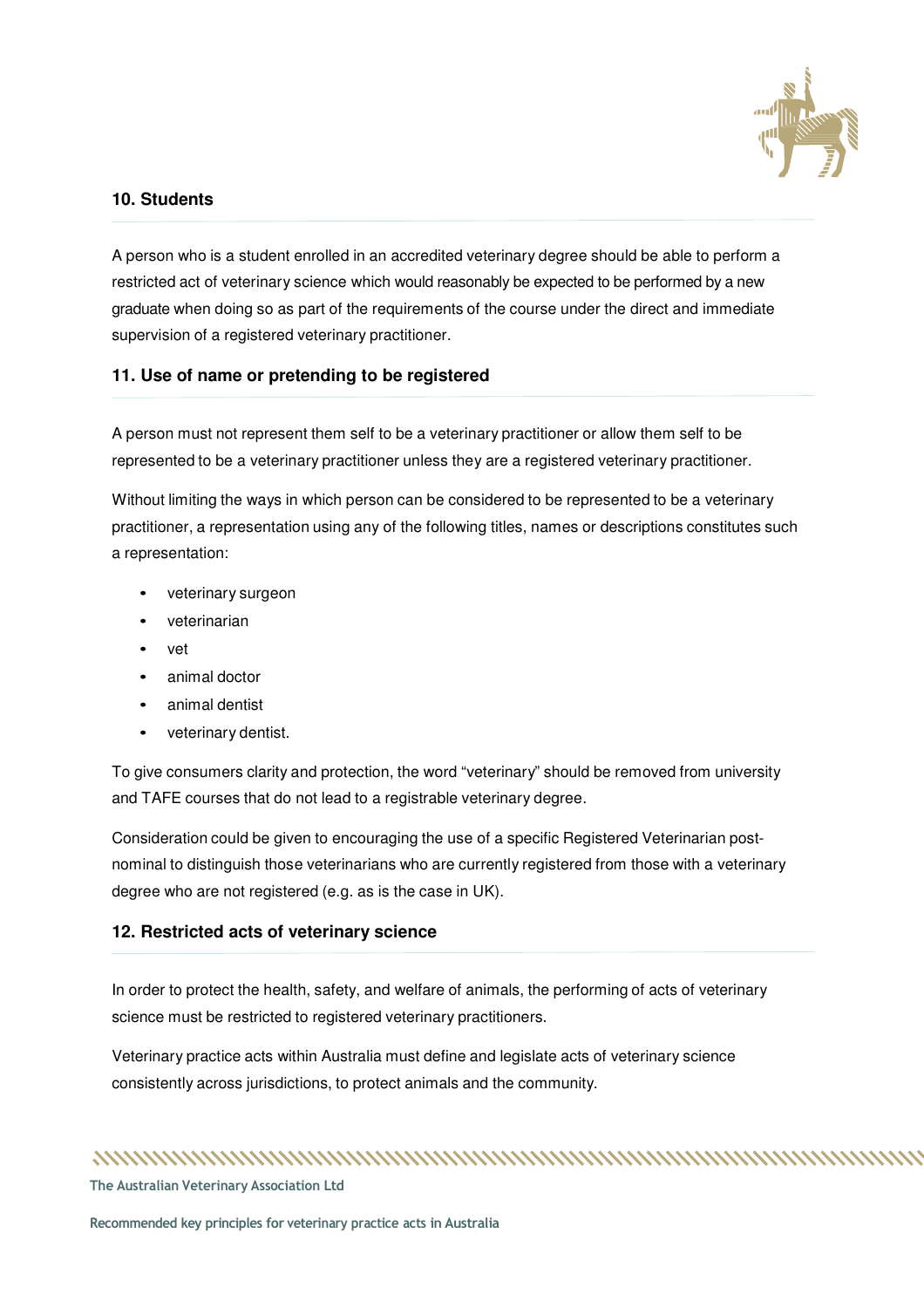

An 'act of veterinary science' means services which form part of the practice of veterinary surgery and medicine and includes:

- the diagnostic confirmation of, treatment of, and provision of management advice for infectious disease, physiological dysfunction, psychological dysfunction, and injury in animals
- performing invasive or surgical procedures on animals
- administering anaesthetics to animals
- the exercise of prescribing rights for veterinary chemicals, medicines or poisons which may be restricted by scheduling or registered label
- the provision of veterinary certificates.

A formal degree in veterinary science, registrable within Australia, is the minimum acceptable knowledge base and skill set necessary to perform acts of veterinary science competently. This minimum standard is in place to protect animals and the community, and is supported by the majority of Australian state and territory veterinary practitioner boards. The veterinarian is uniquely qualified to make evidence-based diagnoses, to manage patients before, during and after procedures, and to understand the systemic impacts of medical or surgical interventions on the individual patient. This level of knowledge and expertise is essential in order to minimise adverse welfare consequences and yield successful outcomes for the patient.

In addition to the broad categories listed above, the range of procedures which should only be performed by registered veterinary practitioners includes:

- stomach tubing or oesophageal intubation of horses
- artificial insemination and embryo transfer of horses and camelids
- pregnancy testing of horses and camelids by rectal examination
- microchip insertion in horses
- sampling of tissue from live animals
- laparoscopic insemination
- general anaesthesia
- the carrying out of any treatment, procedure or test that involves the insertion of anything in the nasal passage, nasal sinuses, thoracic cavity, abdominal cavity, pelvic cavity, cranial cavity, spinal cavity, tooth alveolar cavity, eye, orbital cavity, tympanic cavity, joint spaces or any other synovial cavity of any animal
- the performing of any dental procedure on any animal other than manual rasping on a horse performed by a person with an appropriate Certificate IV qualification

**The Australian Veterinary Association Ltd**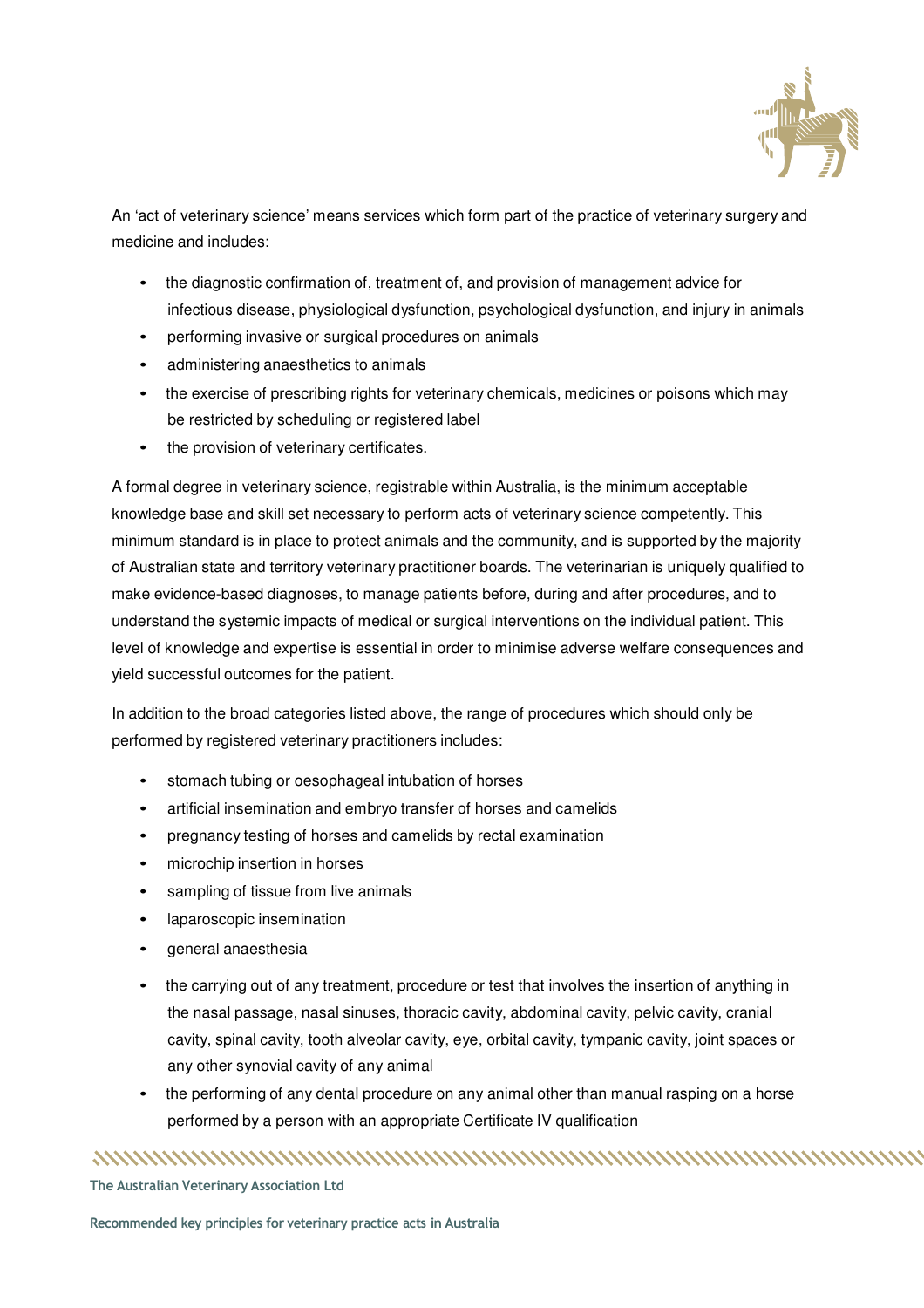

- the performing on a horse of any dental procedure that involves: making an incision through the skin or oral mucosa or entry below the gum line; extracting a tooth by repulsion; or any other activity to maintain or restore correct dental function (except basic hand filing and rasping performed by a person with an appropriate Certificate IV qualification)
- the performing on a horse of any dental procedure that involves the use of a power tool
- cattle spaying by flank or dropped-ovary method
- signing any certificate or other document prescribed by or under any Act which requires the signature of a veterinary surgeon or veterinary officer in respect of the certification of disease status, including freedom from disease of any animal or animal product.

Veterinarians who are employed in public service positions within a government department should be required to be registered where the position requires the employee to hold a veterinary degree or where they are certifying freedom from disease or developing animal health policies.

### **Exemptions**

There are some areas that may be exempt from the above for specified procedures under certain legislation, for example Animal Control Officers performing euthanasia. Nevertheless, the principle of protection of the animal should underpin any exemptions.

### Research

The Australian code for the care and use of animals for scientific purposes 8th edition requires a program of veterinary care to be established wherever animals are to undergo procedures that include acts of veterinary science. It also requires researchers to be assessed and certified as competent to undertake these procedures. Though implementation of these requirements currently varies under legislation in different states, the Veterinary Practice Acts Review Taskforce agreed that the minimum requirement should be the need for veterinary oversight where any act of veterinary science was to be undertaken.

The facility veterinarian should directly assess the competence of researchers and technicians to undertake invasive or potentially painful procedures on animals. This will include direct assessment and approval of surgical technique, as well as anaesthetic and peri-operative analgesic protocols.

### **Husbandry**

Some acts of veterinary science are routinely performed on livestock species by lay persons, and veterinary practice acts may grant exemptions for these procedures. In this case, it is essential that any associated compulsory standards such as age restrictions, requirements for competence, and use of analgesia are observed and enforced.

**The Australian Veterinary Association Ltd**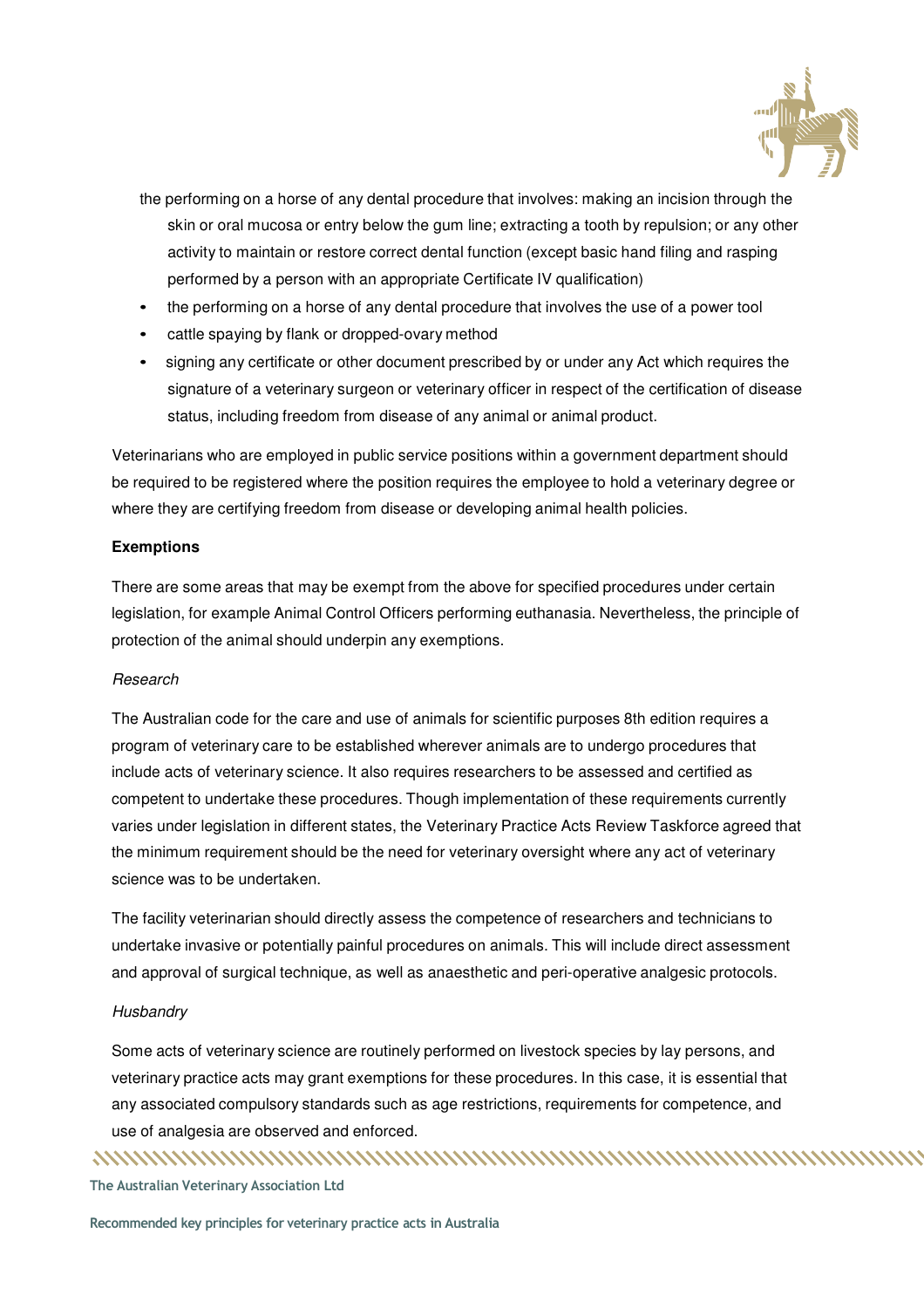

### Veterinary students, nurses and technicians

Veterinary practice acts may grant an exemption for students, nurses and technicians to perform acts of veterinary science under the direct supervision of a registered veterinary practitioner.

## **13. Disciplinary proceedings and complaints against registered veterinary practitioners**

The board must investigate a complaint concerning the professional conduct of a practitioner unless the board determines that the complaint is lacking in substance or is vexatious.

- Complaints must be in writing.
- A complaint may only be made against a registered veterinarian within 12 months of the complainant becoming aware of the grounds of the complaint.
- The board may initiate a complaint if it becomes aware of a possible breach of professional conduct.
- All investigation or hearing committees or panels must contain at least one veterinarian.
- The board may suspend the registration of a veterinary practitioner until any investigation is completed only if the board is of the opinion that it is necessary to do so because there is a serious risk of endangerment to:
	- $\circ$  the health and safety of the public
	- o the welfare of animals
	- o the integrity of racing or other industry
	- o the integrity of the country's biosecurity systems.
- Investigations need to be timely, with veterinarians notified within 28 days after any hearing, with a written notice stating findings.
- The veterinarian needs to have the right of appeal on decision.
- The board must supply a written reason for a final decision if requested.
- Only hearings to determine unprofessional conduct of a serious nature should be open to the public.
- Only findings of a serious nature should be published.
- The board should provide details of support organisations and personnel to veterinarians under investigation.

##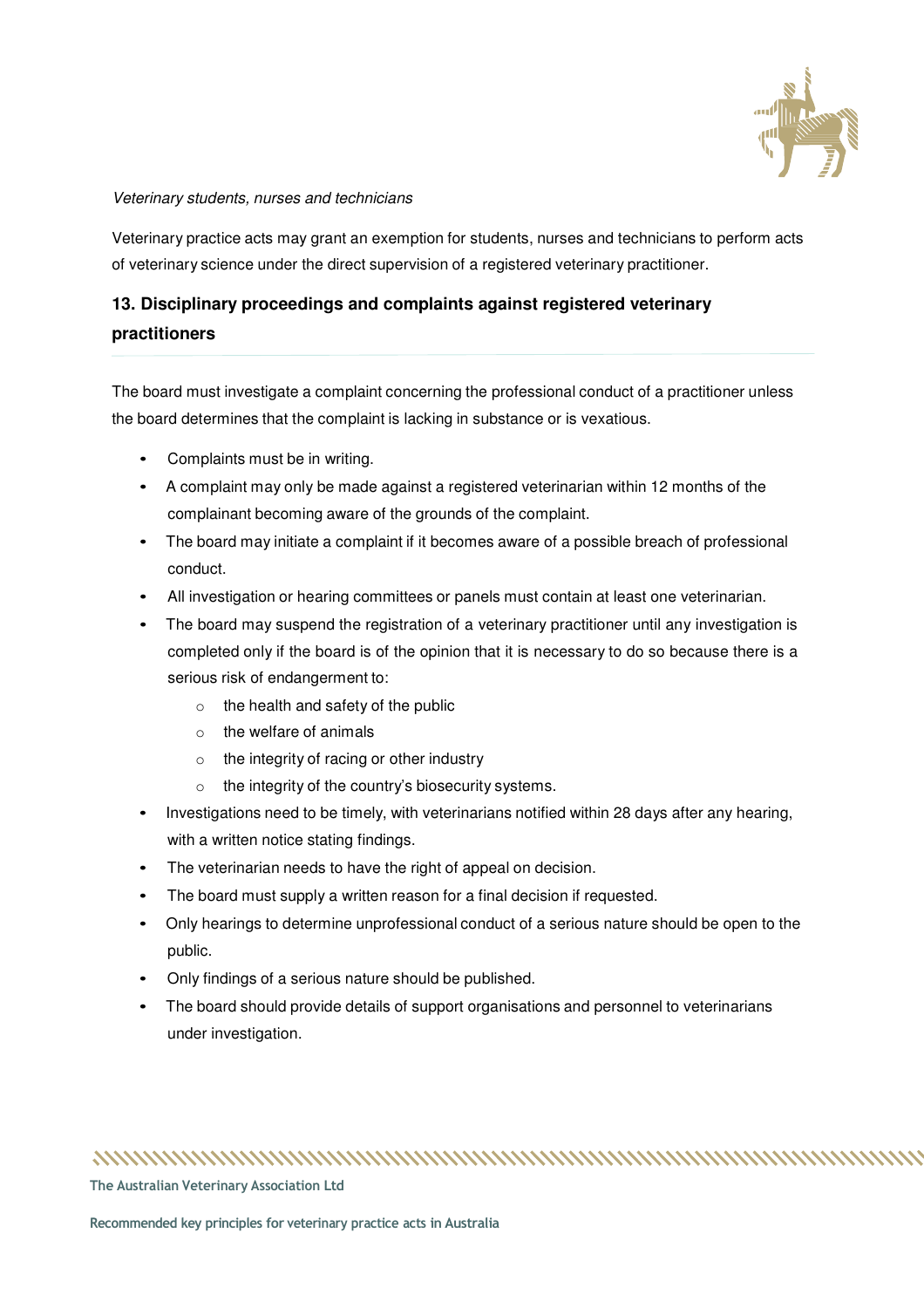

### **14. Inspectors and investigations**

While it is recognised that the board should have the power to enter premises (this includes a vehicle) to inspect, this power should only be available when there is reasonable cause to believe that a person is doing or has done an act where any provision of the Act or regulations has been contravened or the conduct of a veterinarian constitutes unprofessional conduct.

- The inspection needs to be at a reasonable time.
- The inspector should not enter residential premises without permission of the occupier.
- The inspector must be clearly identifiable with a signed photograph identity card and appropriately trained
- Inspectors should be appointed by the board, and board members should not be inspectors.

This does not relate to the inspection for the purposes of licensing or accreditation of premises.

### **15. Appeals of decisions of the board**

There needs to be clear appeal processes for decisions made by the board relating to complaints and registration.

### **16. Unprofessional conduct**

Veterinary legislation should include a Code of Professional Conduct or refer to the AVA Code of Professional Conduct to provide veterinarians with guidance as to what would constitute unprofessional conduct.

Input is needed as to what should be included in the Code. Reference to the ACT, NSW, NT and AVA Codes of Professional Conduct will help with this task.

The Code should include as a minimum:

- reference the standards that conform with current expectations of peer veterinarians
- primary concern for the welfare of animals
- the requirement to provide relief for an animal in pain or suffering, except where it puts the veterinarian's safety at risk
- the requirement to refer where appropriate
- not misleading, deceiving or behaving in such a way as to have an adverse effect on the standing of any veterinary practitioner or the veterinary profession

### 

**The Australian Veterinary Association Ltd**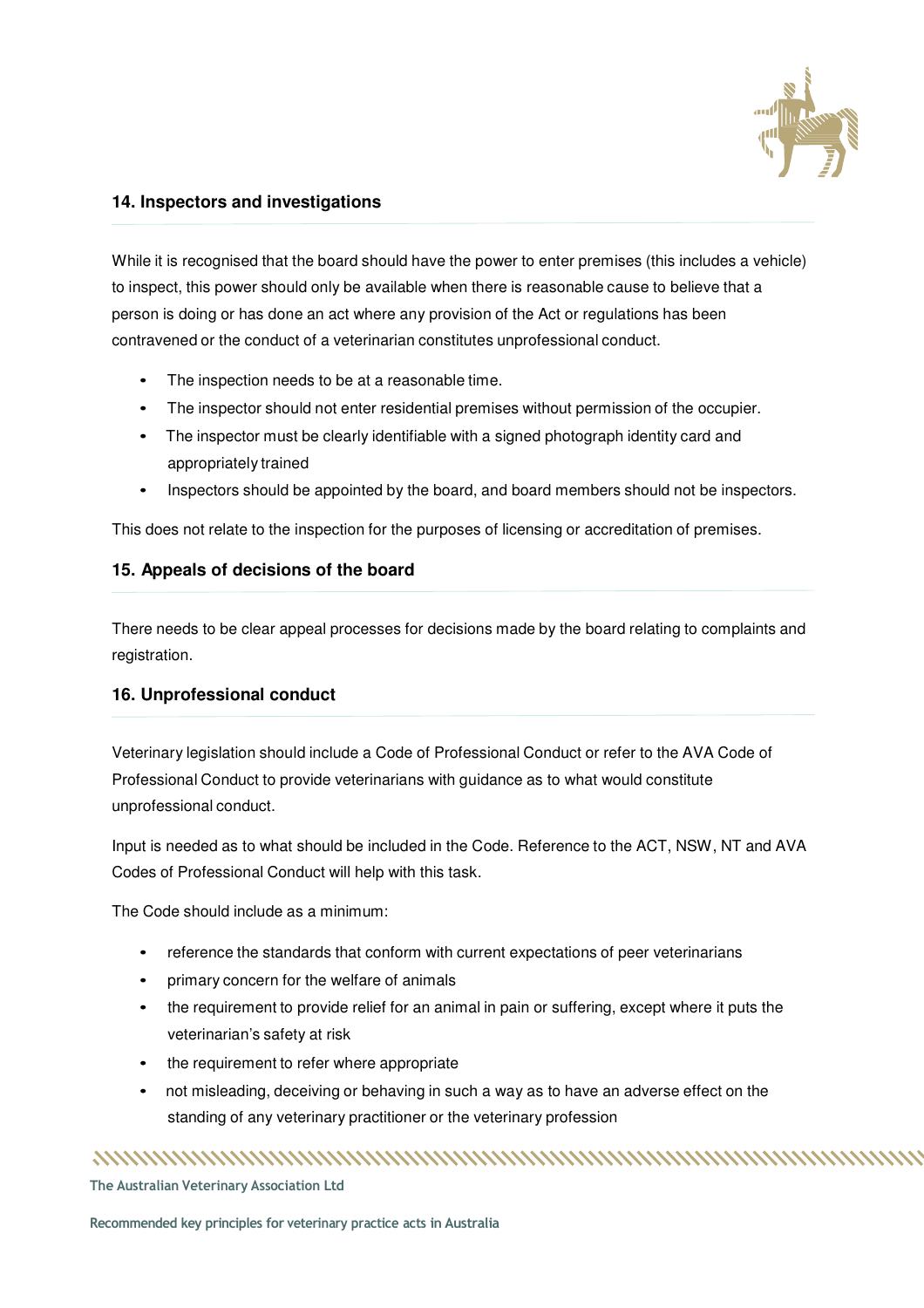

- where possible, obtaining the informed consent of the person responsible for the care of an animal before providing veterinary services to the animal
- maintaining the confidentiality of information obtained in the course of professional practice
- the requirement to keep adequate clinical records
- the requirement for all certification by a veterinary practitioner to be accurate
- that a veterinary practitioner must not perform a surgical operation for the correction of a heritable defect, or provide medical treatment for a heritable disease, unless the primary purpose of the operation or treatment is to relieve or prevent pain or discomfort to the animal concerned, and the veterinarian advises the owner not to breed from the animal
- rules for use of prescription and scheduled medication.

### **17. Penalties**

When unprofessional conduct is determined against a registered veterinary practitioner the penalties applied should be appropriate to the seriousness of the breach and include any or all of the following:

- that the veterinary practitioner undergoes counselling
- that the veterinary practitioner undergoes further education
- that the veterinary practitioner is cautioned
- that the veterinary practitioner is reprimanded
- imposing a fine
- imposing conditions, limitations or restrictions on the registration
- suspended registration
- cancelled registration.

The veterinarian should have the right to appeal decisions made by the board.

Veterinary practice acts should not include powers for the board to award compensation to the complainant.

### **18. Impaired veterinarians**

A veterinarian should be considered to suffer from impairment if the person suffers from any physical or mental, or substance-abuse related disability, condition or disorder which interferes with their ability to undertake veterinary professional activities competently and safely.

# 

**The Australian Veterinary Association Ltd**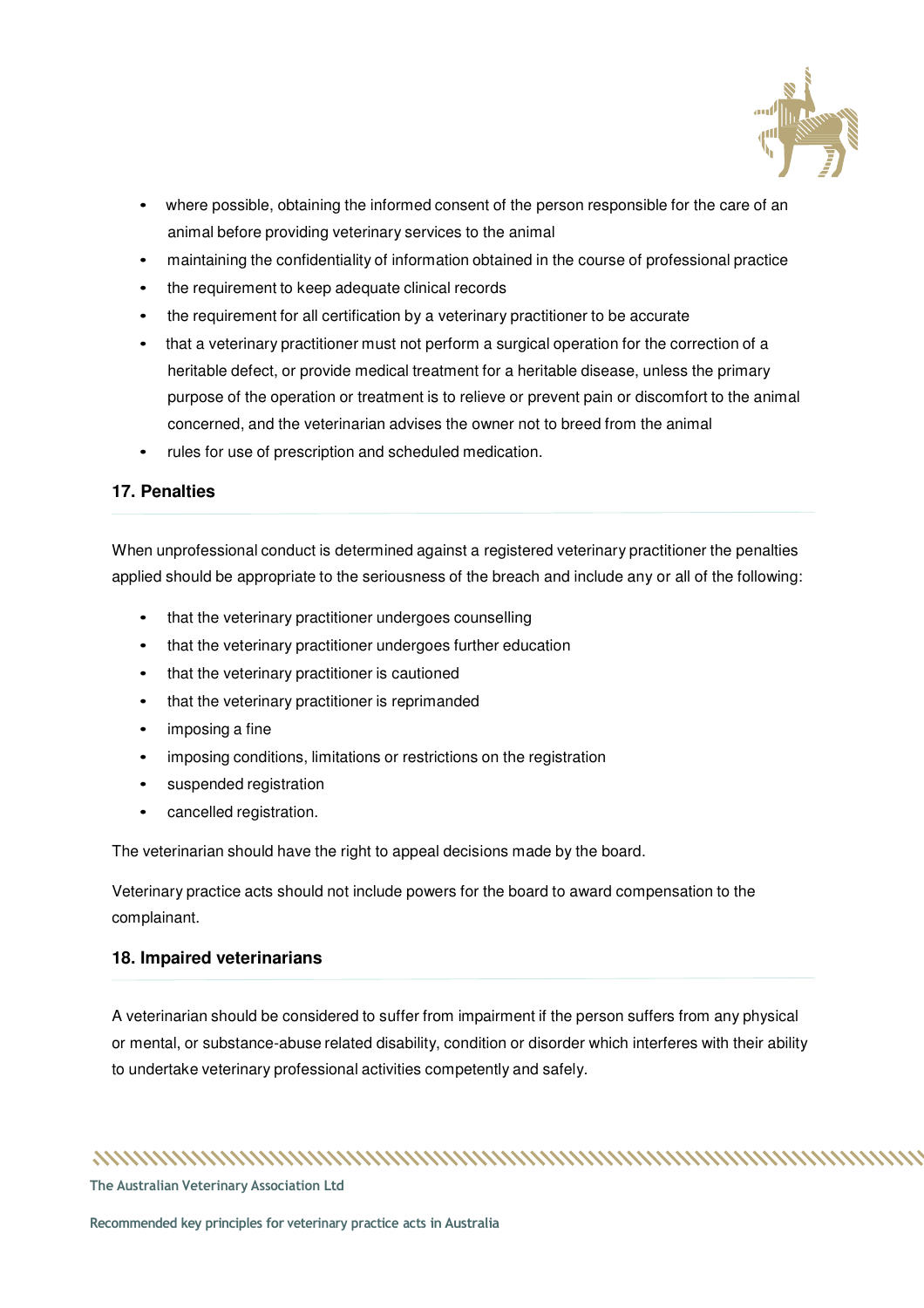

The board should have the power to require examination by a medical professional when there is a complaint and/or sufficient evidence that a veterinarian may be impaired. The board should be able to place conditions on or suspend a veterinarian only when the extent of the impairment is likely to endanger animals', the public, or the veterinarian's own health, safety, or welfare.

Where possible there should be an emphasis on the care, counselling, treatment and/or education of impaired veterinarians designed for the purposes of restoring the impaired veterinarian to a condition whereby they can practise with reasonable skill and safety.

Where the impairment is due to substance abuse, alongside or instead of any restrictions, the board should establish an impaired veterinarian program similar to that available to the medical profession. This impaired veterinarian program should be consistently applied and include a program of care, counselling, or treatment for impaired registered veterinarians.

In the case of controlling access to schedule 8 drugs available within the workplace, it may be necessary for the safety of the veterinarian to inform other staff members if the veterinarian is to return to the workplace and this should be part of the agreed program of rehabilitation.

The Act must include a clause to ensure privacy of medical reports relating to impaired veterinarians.

### **19. Continuing professional development**

Continuing professional development (CPD) should be mandated for all registered veterinarians.

The CPD points system should be consistent with the AVA's VetEd points system. Any change to the amount of CPD or allocation of points should be agreed through the AVBC.

There should be consistent requirements for currency, CPD and evidence of competency for those returning to practice after a prolonged absence or those moving to another area of veterinary practice.

### **20. Requirement to hold professional indemnity insurance**

All registered veterinary practitioners should be covered by professional indemnity insurance appropriate to the work they perform as a condition of ongoing registration.

Regulations should specify the minimum level of cover required, whether it can be provided through the practice's insurance, take into account those who do not work in clinical practice and state that the insurance needs to cover the area of work the veterinarian is undertaking (for example some insurance products exclude equine work).

### 

**The Australian Veterinary Association Ltd**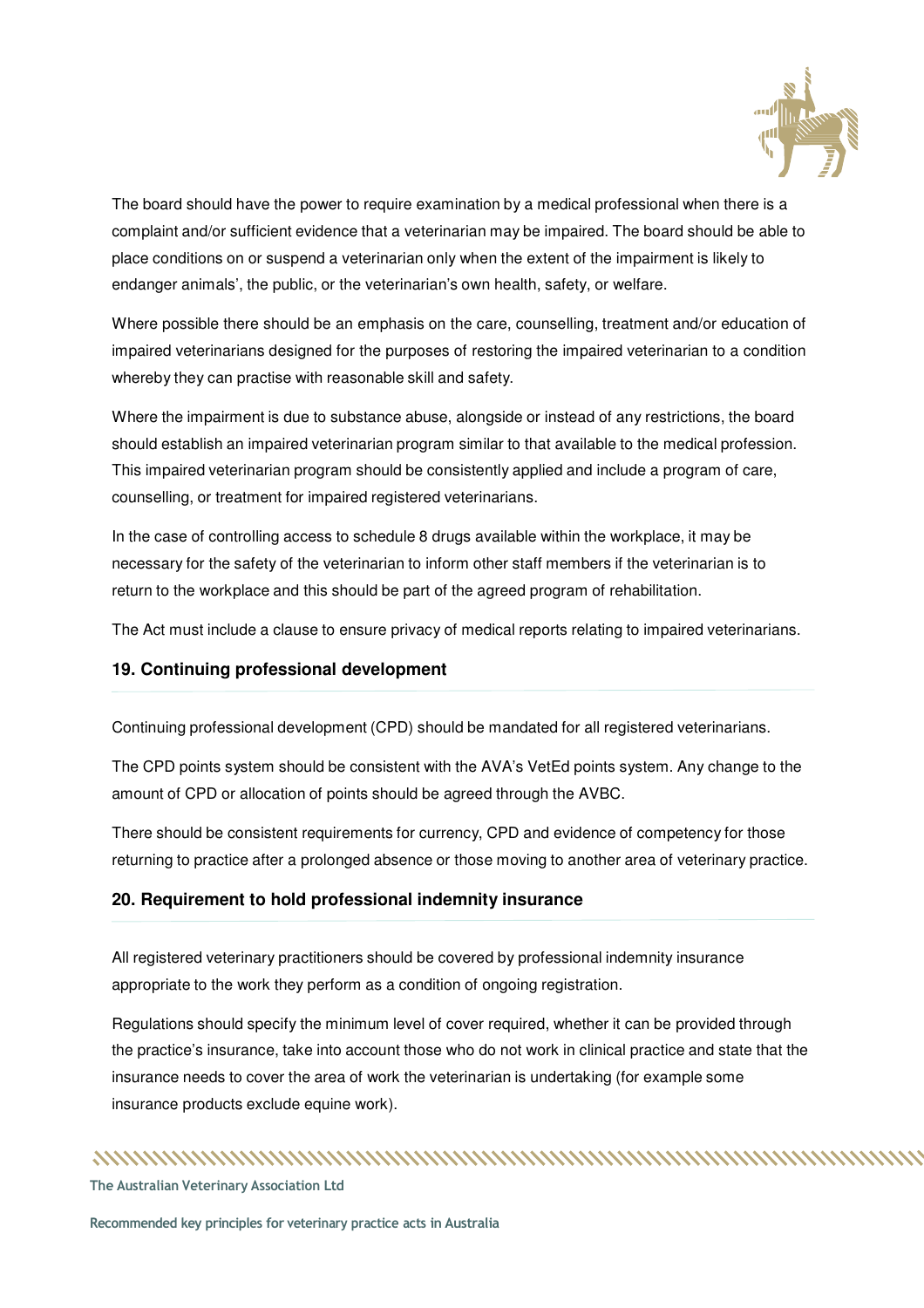

### **21. Regulation of veterinary premises**

The regulation of premises is desirable under the Act. There is acknowledgement that cost of inspection can be a limiting factor for boards in smaller jurisdictions.

Boards should be allowed to decide how they audit and inspect practices. For example:

- inspections when applying to open premises
- inspections every 3 or 5 years
- self-inspection lists sent out in intervening years
- inspection when a complaint is received.

There should also be clear guidelines for mobile services.

### **22. Veterinary nurses**

There needs to be more consistency in the competencies of graduates from different providers of the Certificate IV veterinary nursing course across Australia before recommending veterinary nurse registration in all states.

### **23. Paraprofessionals**

There is concern about allowing paraprofessionals the ability to perform restricted acts of veterinary science as they lack the underpinning knowledge obtained in the veterinary degree which ensures best outcomes for the animal. In some limited circumstances, appropriately trained and licensed paraprofessionals may perform specified acts, but must be under the supervision of a veterinarian who is responsible for their work. Whether this supervision is direct, or indirect, will vary with the relative risk of the procedures to be performed. For example, a veterinarian may directly supervise and provide sedation during a manual rasp and file of a horse's teeth by a Certificate IV level lay equine dentist. Veterinarians assisting, employing or supervising laypersons must be available to assess, correct and intervene as required, and remain ultimately responsible for the animal's health and welfare.

### **24. Drug prescribing**

A veterinarian must be required to follow all legislation relating to prescription of scheduled drugs. Any veterinarian found guilty of an offence under this legislation should be found guilty of unprofessional conduct or misconduct. ).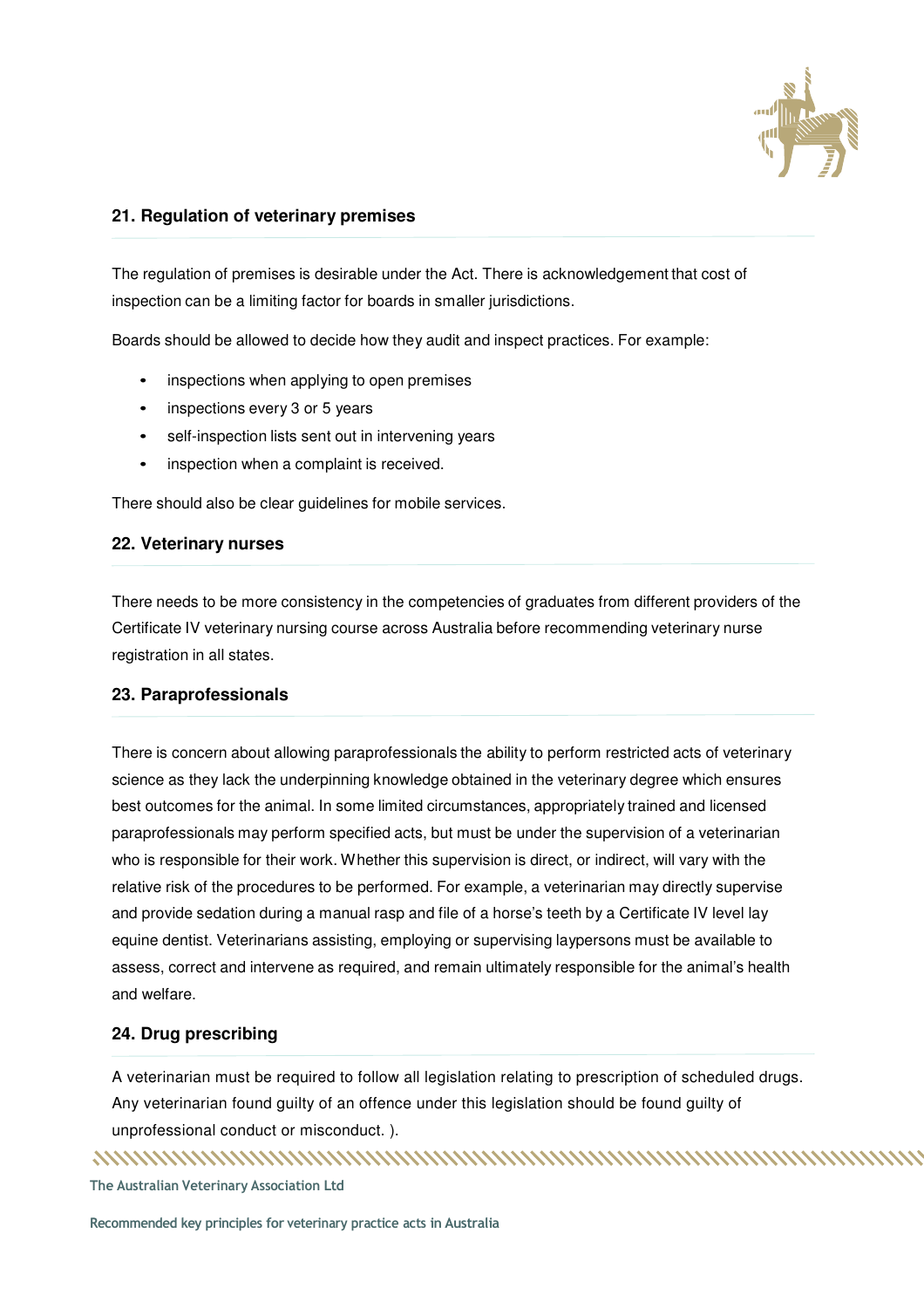

A veterinarian should only supply prescription or scheduled substances for animals under their care.

For an animal or herd to be under a veterinarian's care:

- the veterinary surgeon must have been given responsibility for the health of the animal or herd by the owner or the owner's agent
- this responsibility must be real and not nominal
- the animal or herd must have been seen immediately before prescription, or
- recently enough or often enough for the veterinary surgeon to have personal knowledge of the condition of the animal or current health status of the herd or flock to make a diagnosis and prescribe, and
- the veterinary surgeon must maintain clinical records of that herd, flock or individual.

A veterinarian who supplies or prescribes a scheduled drug must make a clinical record of the supply or prescription including:

- the name and address of the owner of the animal
- sufficient details to identify the animal
- the clinical history of the animal including the results of any examination of, or diagnostic tests carried out on, the animal
- the name of the drug
- the quantity of the poison supplied or prescribed.

There may need to be some consideration of the need for exceptions in remote areas, such as is contained in the W A legislation.

A veterinary practitioner must not obtain any restricted or controlled medications in order to take that substance himself or herself.

### **25. Controlling interest**

The minimum requirement should be for all legislation to include a form of veterinary oversight in practice veterinary protocols and a clause that makes it an offence for a person who employs a registered veterinarian to incite unprofessional conduct.

##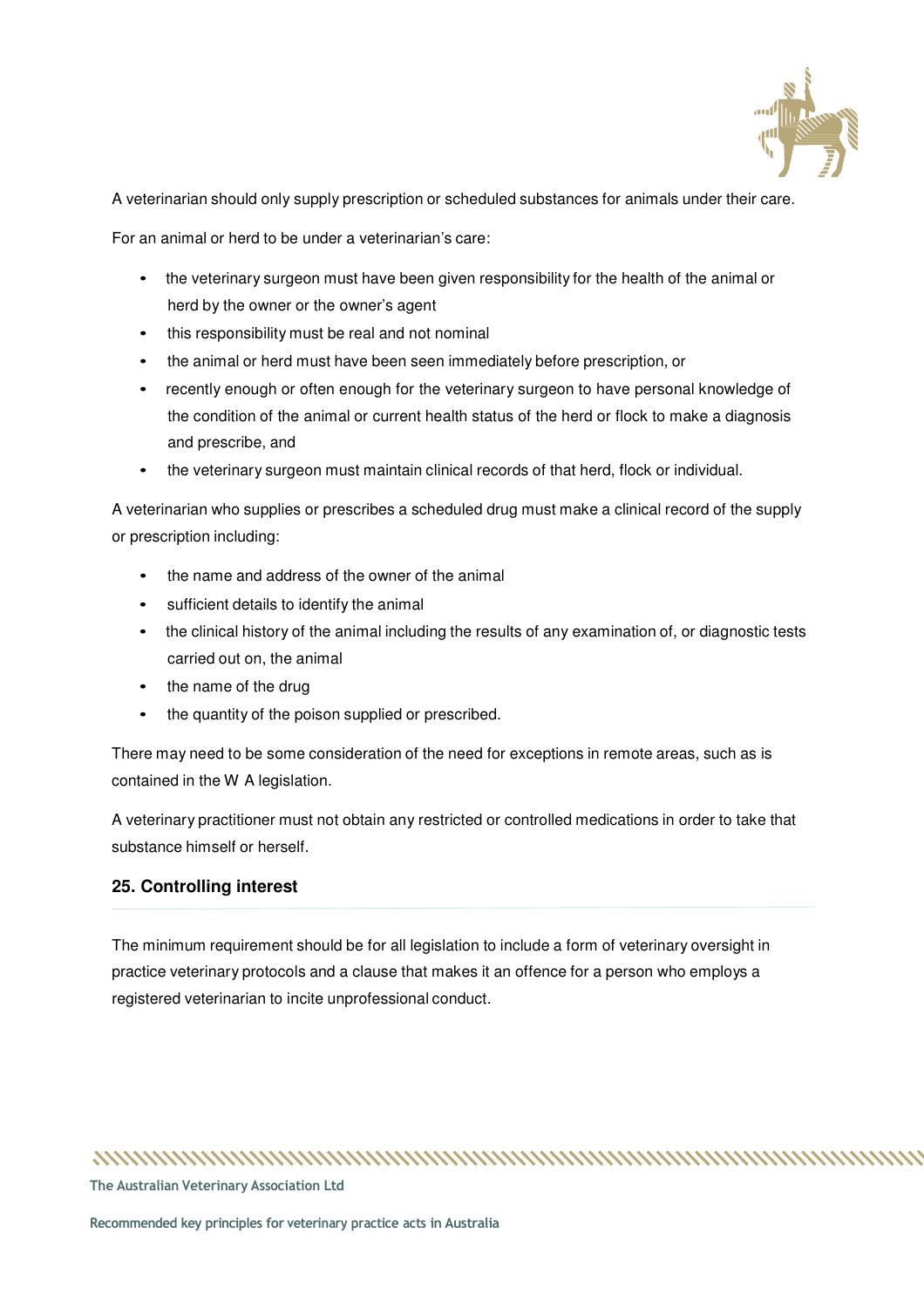

### **26. Advertising**

A person or corporation must not advertise a veterinary practice or veterinary services in a manner which:

- is or is intended to be false, misleading or deceptive
- is likely to adversely affect the reputation or standing of any veterinary practitioner or the veterinary profession
- expressly or impliedly claims superiority for the veterinary practitioner over any or all other veterinary practitioners.

### **27. Miscellaneous**

The following are other miscellaneous recommendations relating to veterinary Acts.

- Requirements for the length of time for retention of clinical records should be consistent at 5 years.
- Competency in written and spoken English should be required for general registration. (Limited registration may be considered if there was a special needs area that did not require English competency).
- All states and territories should have the same registration renewal date
- Registration fees should not differ significantly across states and territories.
- The Acts should include clear provisions regarding secrecy or confidentiality of clients' records, detailing how this applies during investigation of complaints and when a veterinarian is required to produce records.
- The inclusion into veterinary regulations that: any animal placed in the custody of a registered veterinarian for treatment, boarding or other care, which is not retrieved by the client within fourteen calendar days after written notice is sent by certified mail, registered mail, postage pre-paid return receipt requested, or courier, with confirmation of receipt to the client at the client's last known address, shall be deemed to be abandoned. The veterinarian needs to inform the owner in writing when they leave the animal that this will be the case. Such abandoned animal may be turned over to a humane society or animal shelter, adopted or otherwise disposed of by the licensed veterinarian. If notice is sent, the registered veterinarian responsible for such abandoned animal is relieved of any further liability for disposal. If a licensed veterinarian follows the procedures of this section, the veterinarian shall not be subject to disciplinary action under this Act, unless such registered veterinarian fails to provide the proper notification to the client.